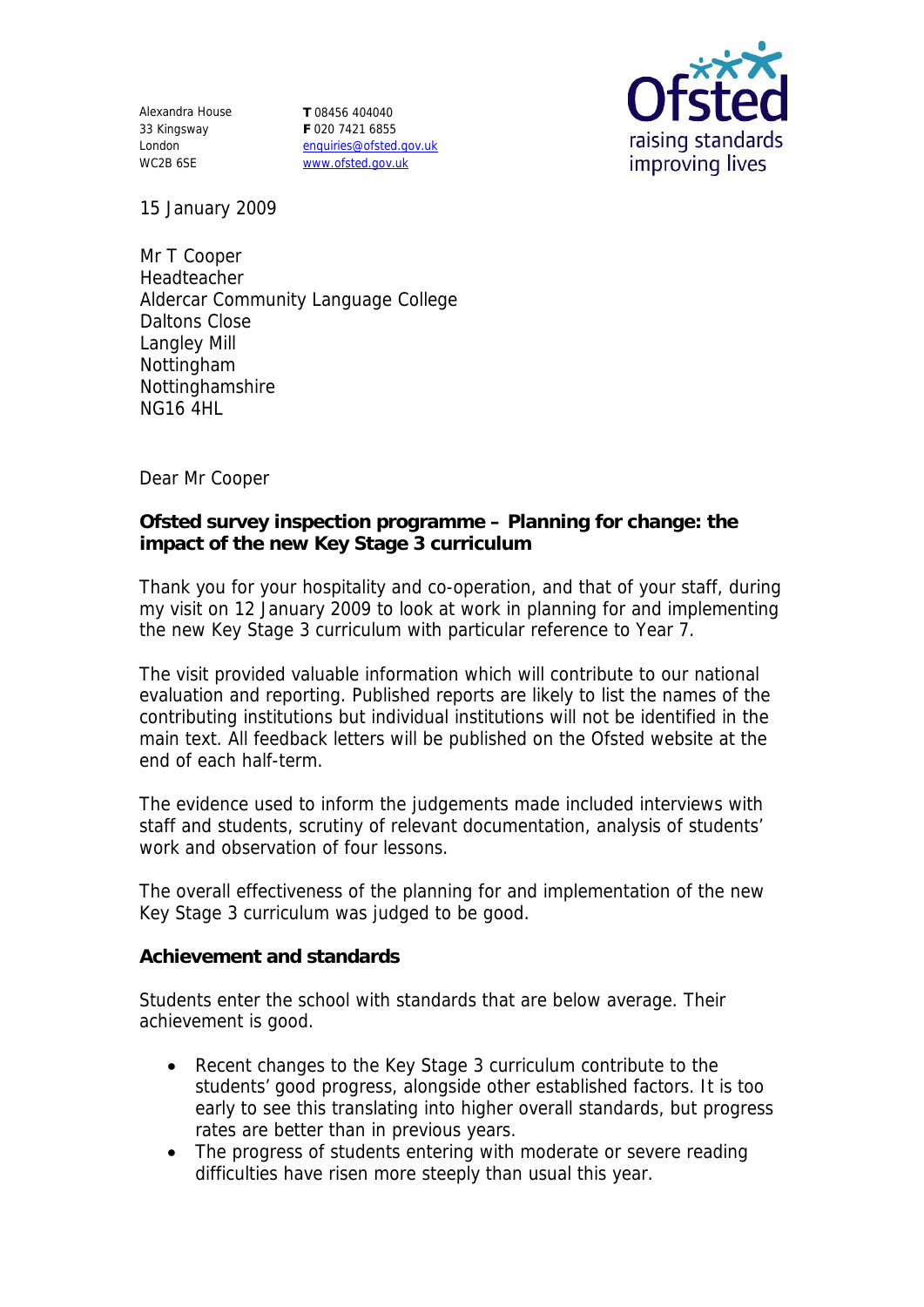- The targeted support from a Special Educational Needs programme and a Basic Skills programme has, this year, been further personalised which has had a positive impact on achievement.
- The greater freedom offered by the curriculum has allowed staff to adjust the learning of individual students to their preferred speed or areas of interest and recovery of reading skills has been very marked.
- The year group as a whole has improved well in terms of personal development, shown by higher attendance levels, fewer exclusions and surveys indicating very high levels of student satisfaction.
- Lessons and interviews confirm that students very much enjoy the way they are taught. Many show a good awareness of how they learn and recognise that active participation helps them make progress.
- Students take considerably more responsibility for their own learning than is usual. They extend this to wanting to help others make good progress.
- Staff find the year group particularly well motivated and very positive about new features of the curriculum.

## **Quality of teaching and learning**

The quality of teaching and learning in Year 7 is good. Excellent practice is also present.

- Teaching is lively, well prepared and, at times, pleasantly unpredictable. Students are not always sure what might happen next, but expect something exciting which will involve them.
- Staff have made impressive progress in ensuring heavy participation by students in all lessons. This partly reflects careful differentiation so that all have access, support and challenge. It also stems from lesson structures built around rapid-fire question and answer sessions. Good use is made of information and communication technology (ICT) to provide stimulus material. Teachers make sure that students know their views and ideas matter; they create a learning atmosphere in which it is good to explore, try out responses and sometimes be wrong.
- Teachers and teaching assistants provide especially well for students with learning difficulties or a deficit in literacy skills. Intervention strategies are applied early on in the year and reading recovery rates are very rapid.
- Students' personal, learning and thinking skills (PLTS) are given prominence by staff. Their lessons systematically build up students' confidence, freedom to seek advice and help, ability to work independently, be creative and display their eagerness to learn.
- Self and peer assessment is used very regularly and owes some of its prominence to the recent Key Stage 3 initiatives.

## **Quality of the curriculum**

The quality of the new curriculum in Year 7 is good.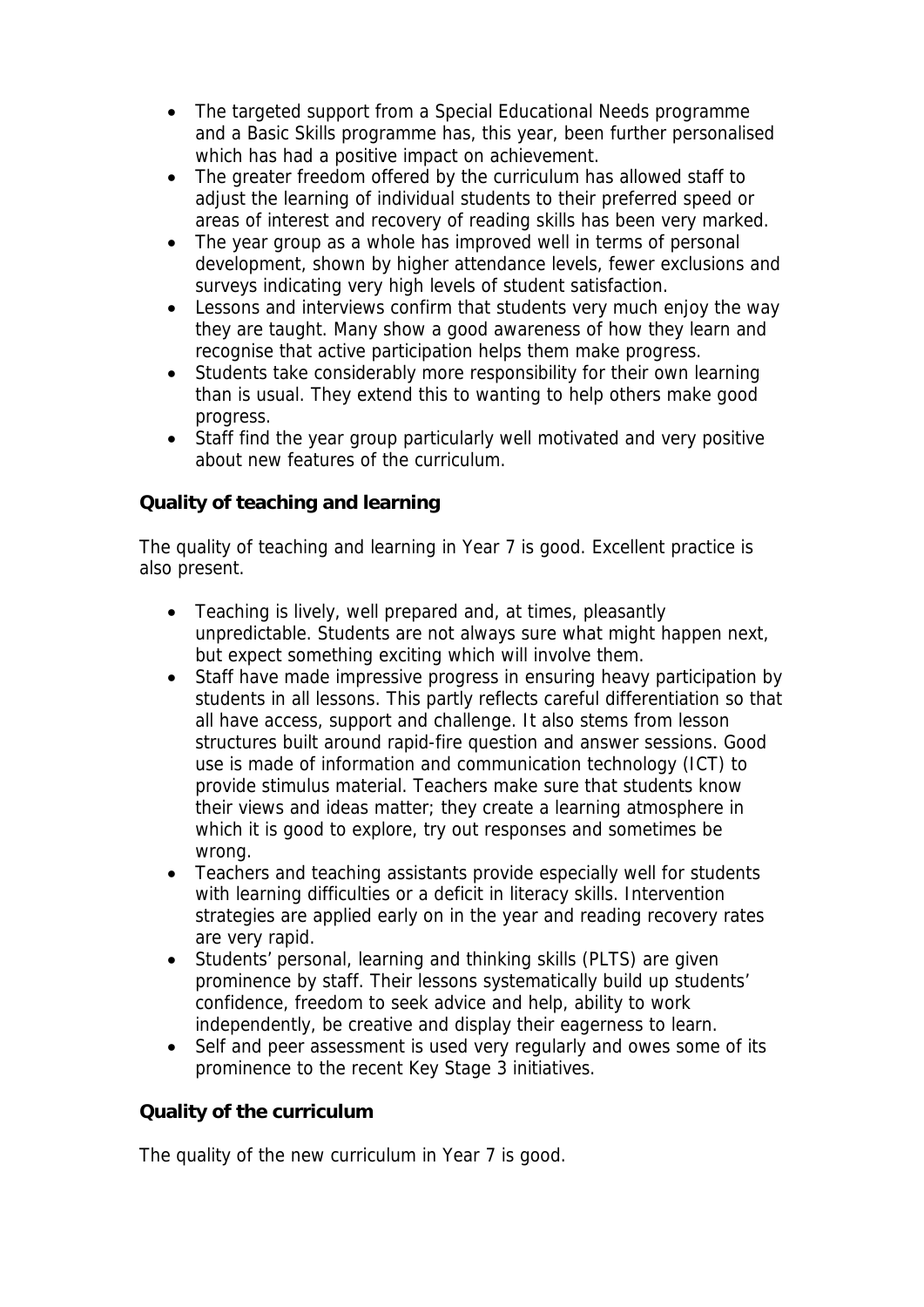- Amongst recent successful changes to the curriculum is the enrichment programme which occupies Thursday afternoons and offers a carousel of options. Students speak eagerly about this programme, especially the fact that they can suggest options to supplement those supplied by staff and the attractive overall range of choices. The programme will be extended into Year 8 next year.
- Most subject leaders have yet to systematically work PLTS and Functional Skills (FS) across their full programmes of study. However, they have selected particular skills, such as independent learning and effective participation, and quickly established them as standard features in all their lessons.
- Some topics successfully link subjects, such as geography units taught in French, and students respond very positively to the new ways they have to learn in such lessons.

**Leadership and management of the new Key Stage 3 curriculum**

The leadership and management of the new Key Stage 3 curriculum is good.

- Senior leaders have whole-heartedly welcomed the new curriculum and fostered a very positive response from middle managers. It has already had a good impact on students' personal development and on aspects of attainment.
- Planning by the Local Authority and school has been effective; it started in good time, built on existing good practice and has been implemented securely. Subject leaders have been allowed freedom to interpret initiatives creatively and this has kept their motivation strong.
- Plans indicate clearly how unfinished implementation will proceed. The track record shows the school to be good at completing initiatives it starts. Its monitoring has been very effective in ensuring benefits are maximised and problems dealt with as they emerge.
- The school specialisms of languages and vocational education have been used well in promoting better provision at KS3. Extensive language teaching is helping students understand how they learn; it also leads the way in developing cross curricular topics. Expertise in vocational work in Key Stage 4 provides the school with imaginative staff and systems for introducing changes in Year 7; it also offers better continuity between key stages than in many schools.

## **Inclusion**

The impact of the curriculum on inclusion is good.

- The school has strong existing expertise in serving students with learning or physical disabilities well. It has used the new Key Stage 3 initiatives to develop these further through even better personalisation of the curriculum in lessons. Teaching assistants have been encouraged and trained to take the lead in this process.
- Access to the curriculum has been improved by placing emphasis on topics and approaches for which students show a preference. Their